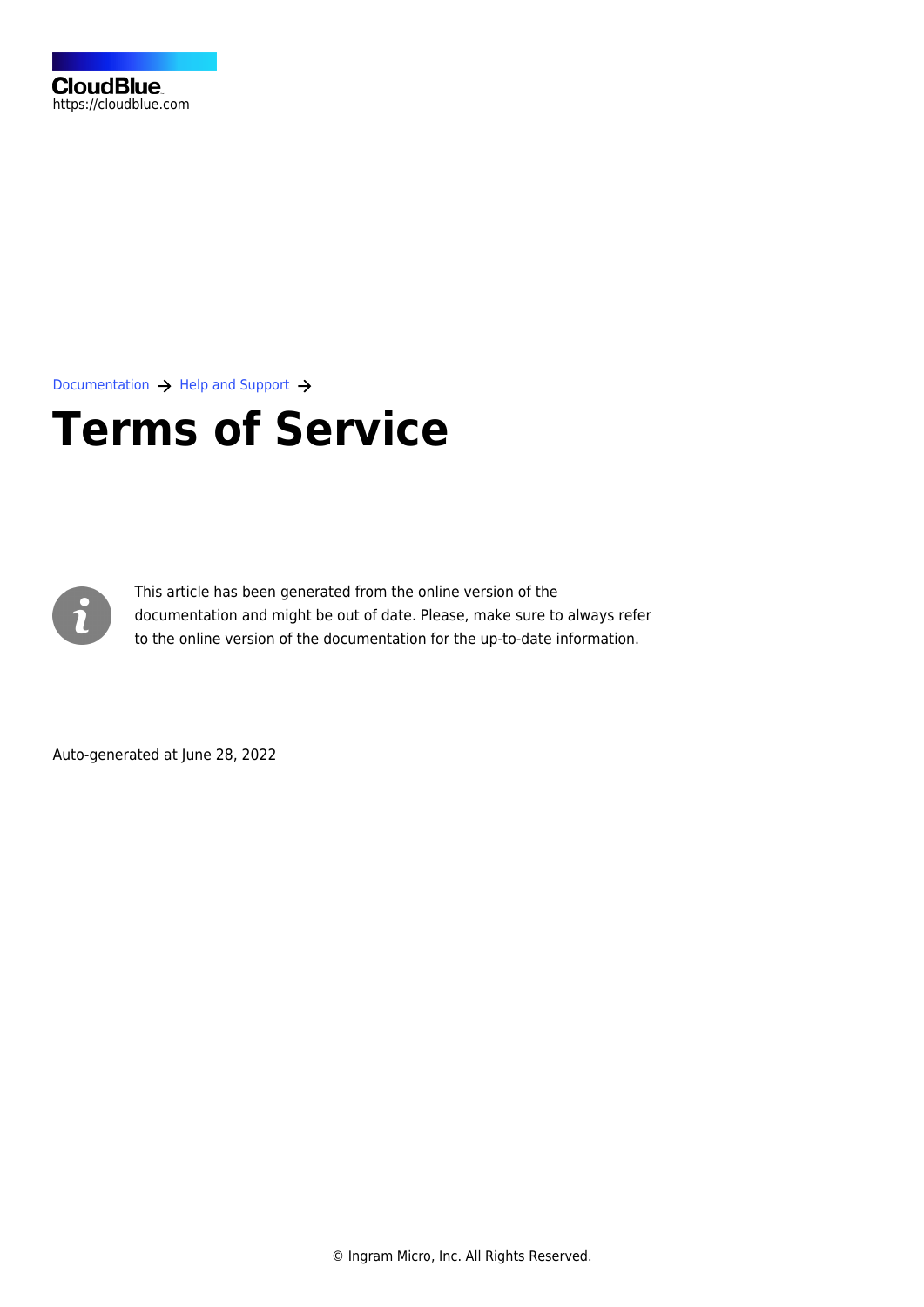## **Contents**

Welcome to CloudBlue Connect. These terms and conditions (the "Terms") govern your use of CloudBlue Connect (the "Platform") and any use of services and related documentation provided by CloudBlue (and not third parties) and accessed through the Platform (the "Services"). The Platform is a Service that allows you to list certain of your cloud-related products and services ("Products") in CloudBlue's Product Catalog (the "Catalog"). The Platform also allows you to access, purchase and use other software, cloud and other services provided by third-party suppliers (each, a "Supplier"), such as marketing services, and those services provided by Suppliers are "Supplier Services". You agree to these Terms with CloudBlue by accessing or using the Platform, effective as of the date CloudBlue accepts your enrollment on the Platform on behalf of the entity you represent and on behalf of its affiliates which use the Services. When "CloudBlue", "we", "us" or "our" is used in these Terms, they refer to CloudBlue LLC and/or its applicable affiliate(s), including without limitation Ingram Micro Inc. and its subsidiaries, and "you" and "your" refer to you the customer accepting these terms and accessing or using the Services.

## **1. Applicability**

These Terms are in addition to any terms and conditions that apply to Supplier Services, including any Supplier terms of service, use agreements, or policies that are incorporated by reference in these Terms or made available online via the Platform or on the applicable Supplier website. For clarity, you agree that the terms of use for any Supplier Services will be those required by the applicable Supplier and any party accessing or using such Supplier Services must comply with them. While we may try to assist you in your effort to resolve disputes with Suppliers, you agree that we are not responsible or liable for any Supplier Services in any way. These Terms govern your use of the Services notwithstanding any electronic software license agreement that may be included as part of the downloading, installation or use of the Products or Supplier Services.

## **2. License Grant**

To the extent any documentation or software (in source code, binary or other form) is made available to you by download or otherwise as part of a Service, then CloudBlue grants you a revocable, non-exclusive, non-transferable, non-sublicensable and limited license to use the Services identified and described in these Terms.

You will not use the Services for any purposes beyond the scope of their intended use or in violation of these Terms. You will have no right and will not, nor will you authorize or assist, any third party to: (i) copy all or any portions of the Services or any of its software, features or functionality or documentation; (ii) disassemble, reverse engineer, modify, translate, alter or decompile all or any portion of the Services or otherwise discern the software or source code thereof; (iii) adapt, modify, translate, or create derivative works of the Services; (iv) distribute, copy, rent, lease, sublicense, assign, transmit, sell or otherwise transfer the Services or any of your contractual rights to use thereof; or (v) install, or facilitate the installation by a third party of, any Service Connector on the Services without CloudBlue's express written approval. "Service Connector" means a software mechanism capable of processing requests that relate the Services to your or a third-party's systems or environments.

As a convenience to customers, CloudBlue may make available with the Services certain third-party software licensed under open source license terms ("Open Source Software"). Such Open Source Software may be specifically identified in the applicable documentation and, notwithstanding any other term of these Terms, is licensed pursuant to the applicable open source terms ("Open Source Terms") and not the terms set forth herein. If any Open Source Term conflicts with a term of these Terms, the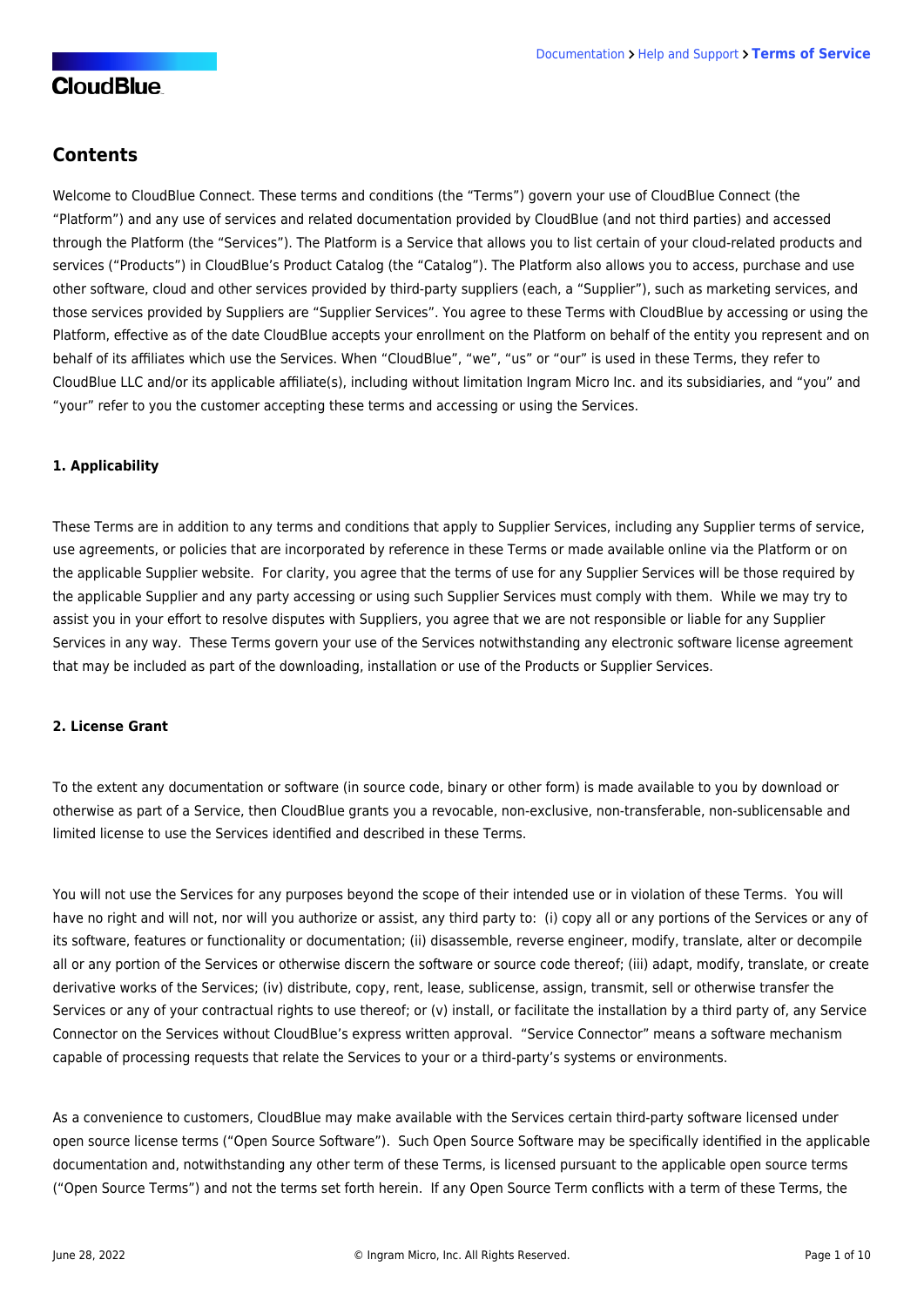Open Source Term controls with respect to the applicable Open Source Software only

#### **3. Access and Use of Services**

When you enroll on the Platform, we may require you to pay certain fees which will be communicated to you in writing upon request prior to your enrollment.

When your enrollment on the Platform is accepted, we will create an account for you and your access will be granted in the form of username and password or other form of login credentials as CloudBlue deems appropriate (such as an application programming interface, or "API"). Once enrolled, you may submit your Products for our consideration for registration on the Platform. We may accept or reject the registration of any Products at our sole discretion. Registration of Products on the Platform or our directory does not mean such Products will be distributed by us or will be made available for ordering by our customers.

You will remain primarily liable for any and all charges or fees incurred by you or your affiliates through the use of the login credentials we provide to you. When you are given access to the Platform, CloudBlue grants you a subscription-based, revocable, limited, non-transferable contractual right to access and use the Platform as set forth in these Terms. If you opt to access and make use of an API in addition to any ordinarily provided User Interface ("UI"), then CloudBlue grants you a limited, non-transferable, non-exclusive, and revocable contractual right to access and use the API. You are responsible for maintaining the security and confidentiality of the unique authorization, e.g., token or credentials, which CloudBlue provides to you for your sole use of the applicable APIs and/or UIs, and the use of the API(s) and/or UI(s) by third parties without the express written consent of CloudBlue is strictly prohibited.

#### **4. Monitoring**

You understand and acknowledge that CloudBlue monitors the operation and usage of the Services. CloudBlue has the right to use any and all non-personal, anonymized data related to the use of the Services for any lawful purpose such as invoicing, statistical analysis, benchmarking and research purposes. The Services may automatically upload information to CloudBlue reporting systems on a periodic basis for the purpose of verification of your compliance with these Terms and for calculation of fees owed to CloudBlue. You agree not to tamper or otherwise interfere with the collection or transmission to CloudBlue of any such information, and to work with CloudBlue to facilitate these uploads.

## **5. Service Up-Time**

CloudBlue aims to provide the Platform on a 24 x 7 x 365 basis with availability 99.50% of that time. This availability service level will not apply to any downtown of the Platform which is caused by scheduled or planned maintenance, factors outside CloudBlue's reasonable control (for example, natural disaster, war, acts of terrorism, riots, government action, or a network or device failure, including at your site or between your site and the data center where the Platform is hosted on), incidents resulting from your unauthorized action or lack of action when required, or from your employees, agents, contractors, or vendors, or anyone gaining access to our Platform by means of your passwords or login credentials, equipment, or otherwise resulting from your failure to follow appropriate security practices; incidents resulting from your failure to adhere to any required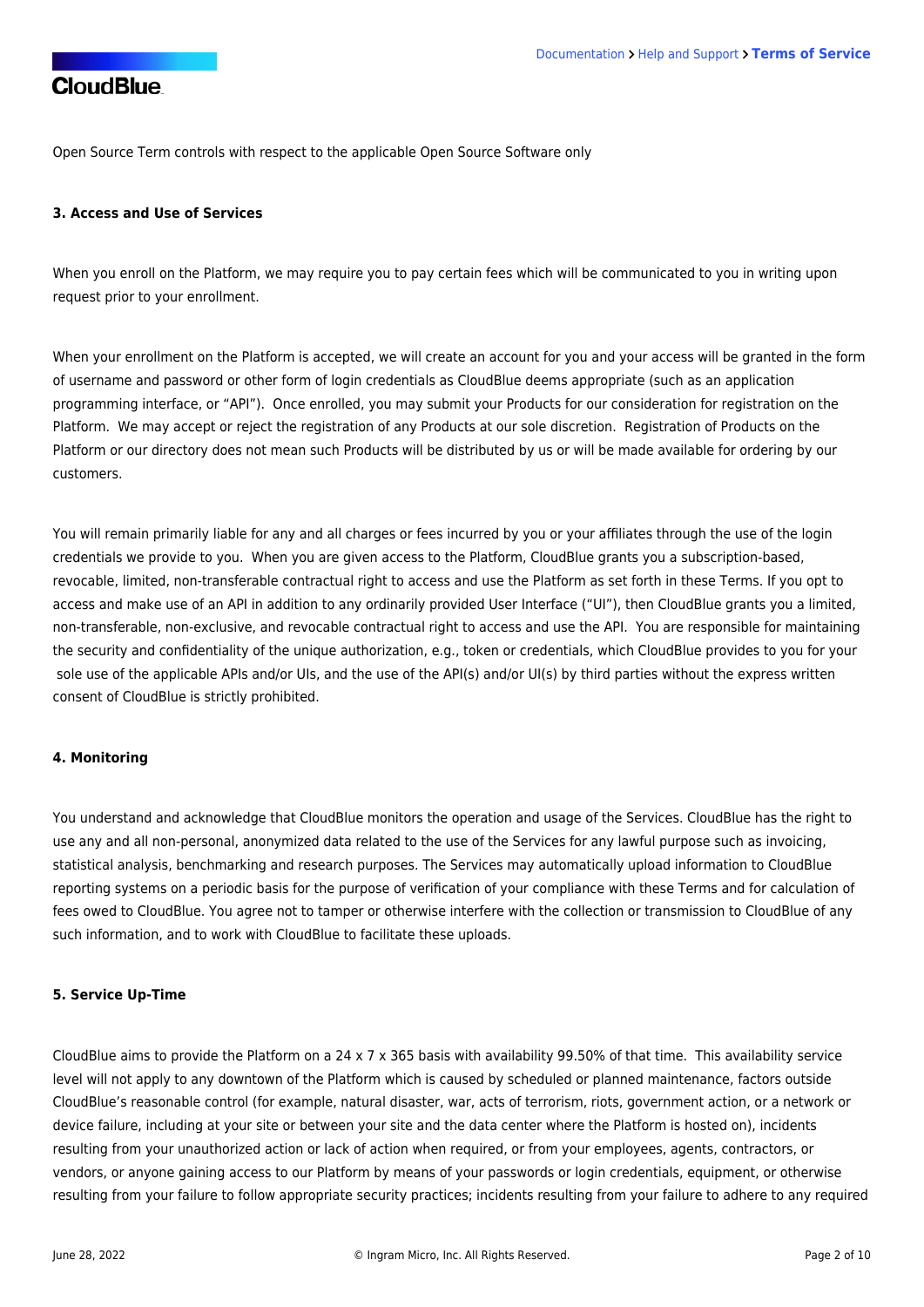configurations, use supported platforms, follow any policies for acceptable use, or your use of the Platform in a manner inconsistent with the features and functionality of the Platform (for example, attempts to perform operations that are not supported) or inconsistent with our published guidance, negligence or other acts or omissions by you, incidents resulting from faulty input, instructions, or arguments, network intrusions, denial-of-service attacks, or other unlawful attacks; or incidents that result from your attempts to perform operations that resulted from CloudBlue's throttling of suspected abusive behavior.

#### **6. Marketing Services**

We or other Suppliers may provide you certain marketing resources, tools, and services (collectively "Marketing Services") including email capabilities and content marketing tools to support your business and marketing activities. You represent and warrant that your use of the Marketing Services will comply with all applicable laws and regulations. After our acceptance of your enrollment, you will be enrolled in one of our marketing programs.

#### **7. Modification and Termination**

We may modify these Terms or our Services at any time and may impose new conditions applicable to the use of the Services in our sole discretion. It is your responsibility to check these Terms regularly. You will be notified via email of any modification to these Terms. Use of the Services after any such modification will signify your acceptance of such updated Terms. If any modification is unacceptable, you may stop using the Services. In fact, you may stop using the Services at any time.

We reserve the right to immediately terminate or suspend your access to the Services if:

- (i) we stop offering the Services;
- (ii) you breach any of these Terms;
- (iii) your use of the Services would cause risk of harm or loss to us or other users; or
- (iv) you have not used your account for a period of six months.

If we (in our sole discretion) determine that you have acted inappropriately or in breach of these Terms, we reserve the right to terminate your account, prohibit you from using the Services, and take appropriate legal actions. For the sake of clarity, you may not access or use the Services for any illegal activity. We may monitor your activity at any time. Additionally, we may temporarily or permanently prevent you from using the Services, cancel the Services without a refund and, if appropriate, pursue legal action against you. In addition, you may be subject to civil or criminal penalties and injunctive relief. We will not be liable for any claims that might arise from our suspension or termination of the Services. No refunds will be granted for amounts paid to use the Services.

#### **8. Intellectual Property and Content**

Except for any licenses expressly granted herein, nothing in these Terms or your use of the Services changes or conveys any right, license or title from either party's proprietary rights or intellectual property to the other. When you use the Services, you may provide things like media or information such as text, photos, audio or videos, or any other content (collectively, "Content"),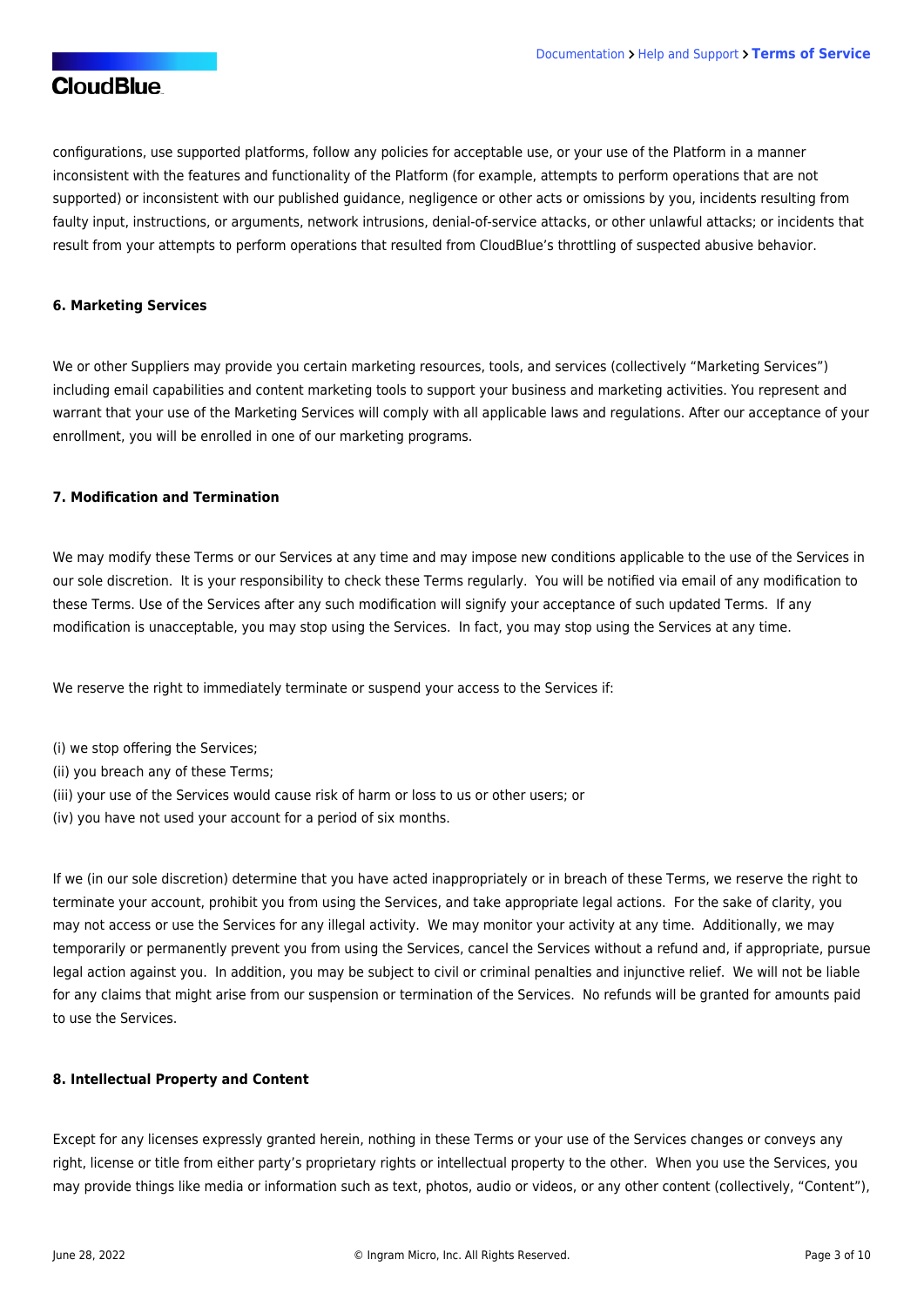that belong to you. By providing Content, you represent and warrant that such Content does not infringe upon any third-party intellectual property right or personal rights. You will also ensure that your Content complies with all applicable laws and does not contain any sexually explicit, defamatory or obscene materials. These Terms do not give us any rights to your property except for the limited right to use enable us to use the Content to offer the Services or Products.

You grant us and our affiliates a limited and non-exclusive license to use the Content for the purposes described in these Terms including, without limitation, to register the Products in the Catalog, and to deliver any Marketing Services you may engage us to perform in accordance with your instructions or agreed scopes of work. You will provide us with written guidelines, if any, governing such use. If we become aware of any Content provided by you that could be infringing on a third party's intellectual property rights or in a manner that breaches these Terms, we are authorized to initiate an investigation and, subject to compliance with applicable laws, may remove or block that Content. If we receive a claim from a third-party complainant with an applicable copyright or trademark registration number, a copy of the underlying copyrighted work (along with your materials) and/or a good faith declaration, signed under penalty of perjury, that: (a) the material is the property of the complainant; or (b) the work has been copied and that use of the material is not defensible, then we, in our sole and absolute discretion, may, at any time, restrict your access to the challenged material. We will notify you of the copyright infringement allegation and will allow you to respond to the allegation(s). You agree that we will have no liability, directly or indirectly, to third parties for any of your infringing materials nor to you for any cautionary measures taken by us as described herein. We respond to notices of alleged copyright infringement in accordance with the U.S. Digital Millennium Copyright Act (DMCA). If you believe that your work has been exploited in a way that constitutes copyright infringement, you may contact us through the contact information provided below.

Likewise, the Services are protected by copyright, patent, trademark and other U.S. and foreign laws and regulations. These Terms do not grant you any right, title or interest in the Services, others' content in the Services, trademarks, logos or brand features and no license or ownership right in any intellectual property owned by us or a Supplier is transferred to you. Please take note that any derivative works of our property developed by you through the use our Services belong to us – this includes the development of service connectors (a software mechanism capable of processing requests that relates the Services to your or a third party's environment) used or developed for interacting with our Services. We welcome feedback, but note that we may use any comments, ideas, or suggestions without any obligation to you. All content included on the Platform or the Services such as text, graphics, logos, button icons, images, audio clips, digital downloads, data compilations, and software, is our property or the property of our licensors and is protected by U.S. and international copyright laws as is the compilation of all content on the Platform and in the Services.

## **9. Confidentiality**

Each party agrees to keep confidential and not disclose to any third party, and only use for purposes of its activities under these Terms, all proprietary or confidential information disclosed or made available by the other party pursuant to these Terms that is either labeled confidential or proprietary, is identified as confidential or proprietary at the time of disclosure, or should be understood to be confidential by a reasonable person under the circumstances ("Confidential Information"). In our case, all information relating to the Platform, the Services, or Supplier Services disclosed or made available by us will be considered Confidential Information of ours. The receiving party will protect the Confidential Information with at least the same measures as it uses to protect its own confidential and proprietary information of a similar nature but not less than reasonable measures. The Confidential Information will only be disclosed to the receiving party's employees and contractors who are bound by obligations of confidentiality no less restrictive than in these Terms. These obligations will not apply to information which is publicly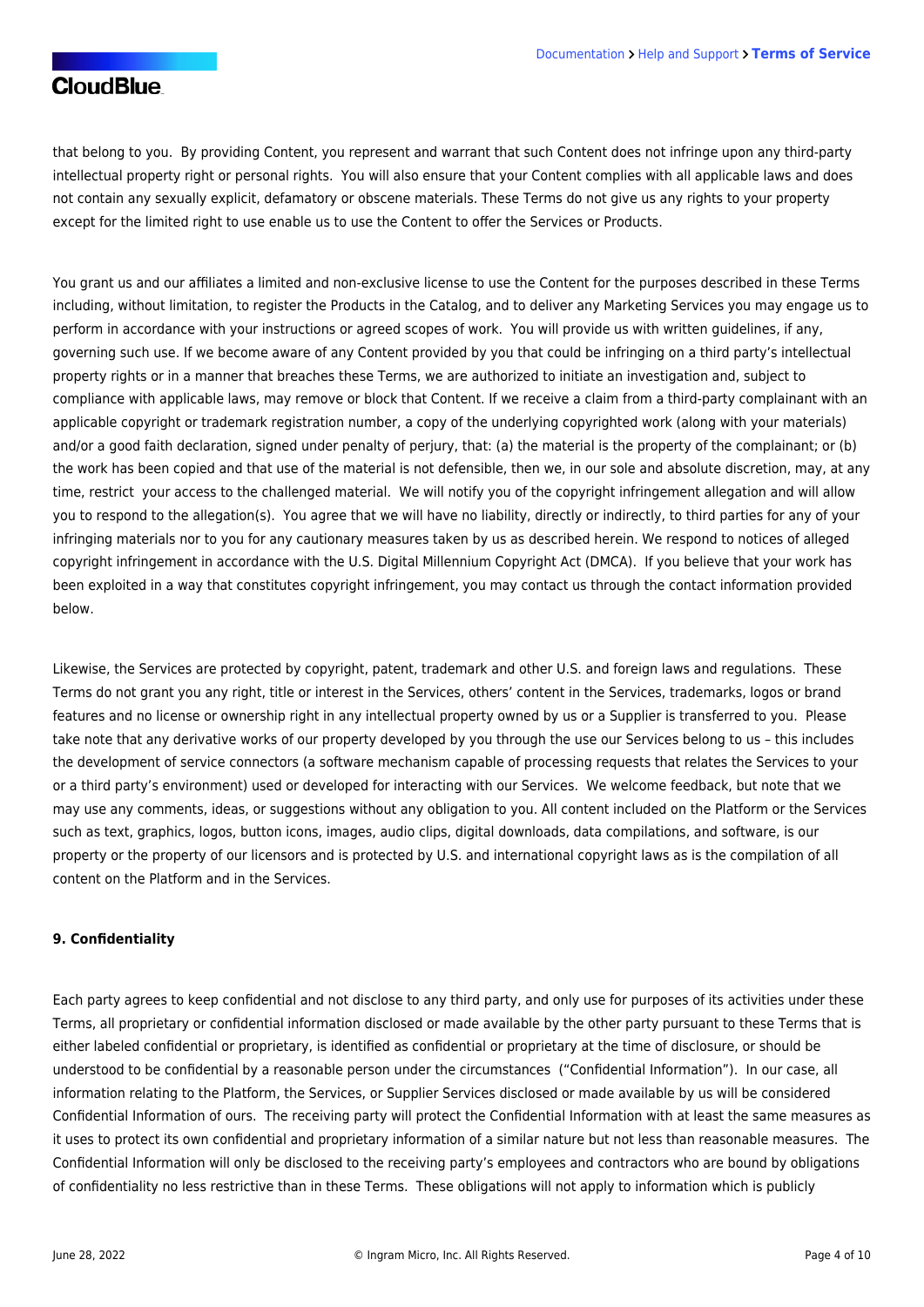available other than through unauthorized disclosure by the receiving party, is known by the receiving party at the time of disclosure as evidenced in writing, is rightfully obtained by the receiving party from a third party who has the right to disclose it, or which is required by law, government order or request to be disclosed by the receiving party, in which case the receiving party must use its best efforts to give the disclosing party notice of the requirement so that disclosure can be contested by the disclosing party and receiving party agrees to seek to obtain (or to cooperate with disclosing party in obtaining) confidential treatment of such information.

#### **10. Security**

We are ISO 27001 certified and will maintain such certification and other quality management certification and security programs with respect to our organization, the Services, the Platform and the environment made available to you.

#### **11. Data Protection**

**11.1** You hereby grant us a non-exclusive, non-transferable, royalty-free, worldwide right to use the electronic data specifically pertaining to you and/or your users that is processed using the Services (collectively, "Data") strictly for the limited purpose of providing the Services to you and/or your users. By using the Services, you agree that we may use Data in accordance with our Privacy Statement, available [here](https://corp.ingrammicro.com/privacy-statement.aspx).

Each party acknowledges and agrees to comply with the data protection and privacy legislation applicable to their performance of these Terms ("Data Protection Laws"), such as without limitation, as applicable, the California Consumer Privacy Act ("CCPA") and the European Union General Data Protection Regulation (Regulation (EU) 2016/679) ("GDPR"), including when using, handling, disclosing, transferring, sharing or processing in any way and for any purpose, any information that relates to an identified or identifiable individual ("Personal Data") received from or on behalf of the other party, for the duration of the term of these Terms. All Personal Data disclosed by one party and processed by the other party as part of these Terms is confidential information of the disclosing party and is subject to the confidentiality obligations set out under clause 9 of these Terms.

You acknowledge that you may leverage certain feature functionalities of the Platform to generate end-user information and data for required business operations. If any end-user data is requested and made available or accessible to you, your employees, agents or contractors, you will comply fully with all applicable laws, regulations, and government orders including those relating to Personal Data and/or personally identifiable information ("PII") and data privacy with respect to any such data that you receive or have access to under these Terms or in connection with the performance of any other services you or a customer receive. You will otherwise protect PII and will not use, disclose, or transfer across borders such PII unless authorized by the data subject or in accordance with applicable law. To the extent that you receive PII related to the performance of these Terms, you will protect the privacy and legal rights of any such third party.

Notwithstanding anything to the contrary in these Terms, CloudBlue may copy, modify, distribute, and otherwise use Personal Data received from or on your behalf to the extent necessary for the purpose of providing the Platform and the Services. You warrant and represent that you already have in place or will obtain, as applicable, and maintain in effect all permissions, consents, and authorizations that are required by applicable laws for you to provide, or to arrange for the provision of, Personal Data to CloudBlue. You represent and warrant that you have the full ability and legal right to provide and make available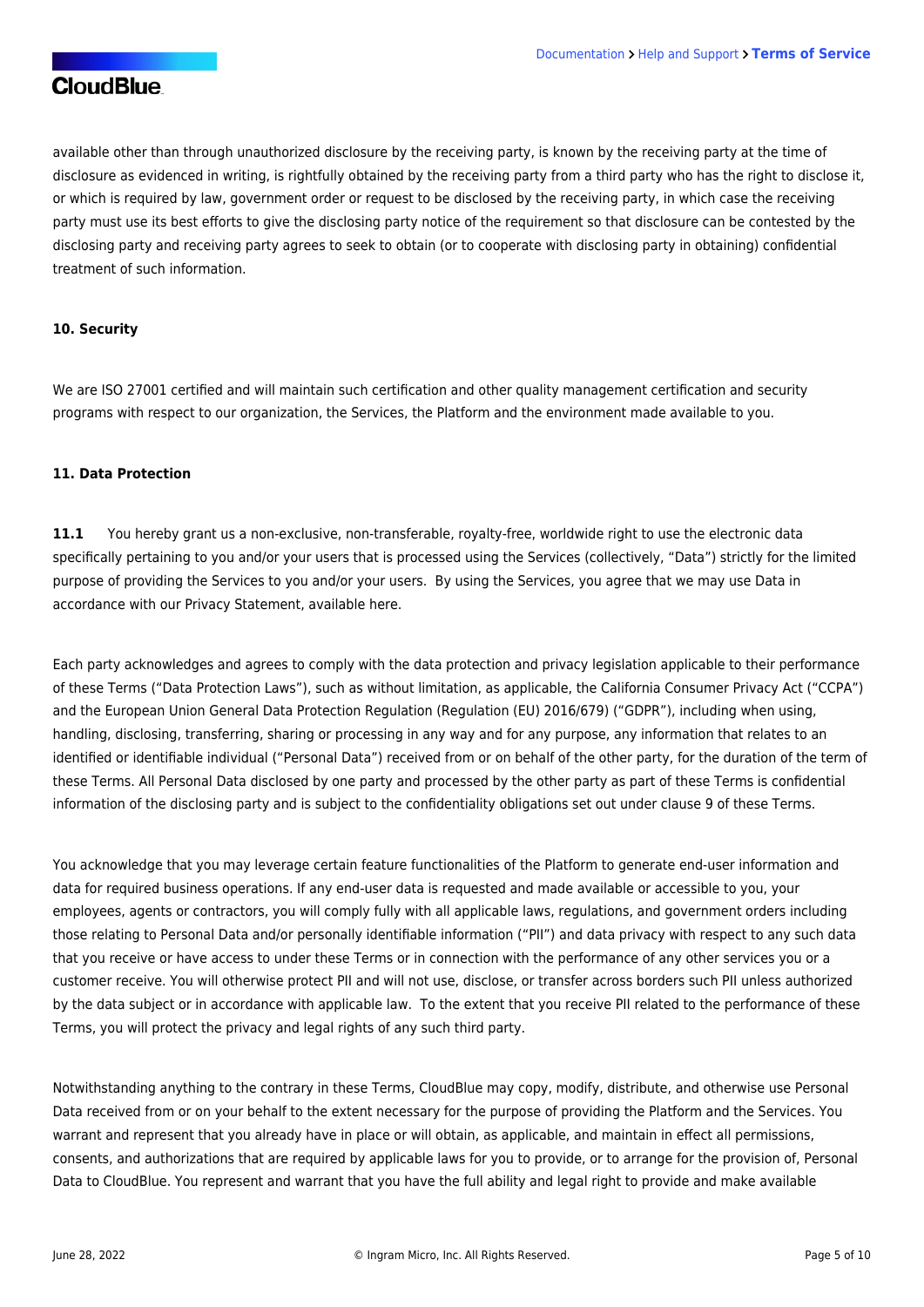Personal Data to CloudBlue as contemplated by these Terms. You will not by any act or omission put CloudBlue in breach of its legal obligations under the applicable data protection and privacy legislation and in connection with these Terms.

To the extent the CCPA applies to parties' performance of these Terms, Personal Data as used in these Terms includes all "personal information" as that term is defined in the CCPA. Each party acknowledges and agrees that, with respect to the sharing of such Personal Data with CloudBlue under these Terms, CloudBlue is a "service provider" as that term is defined in the CCPA. With respect to Personal Data consisting of "personal information" as that term is defined in the CCPA, CloudBlue hereby certifies that it understands that it is prohibited from (a) selling that Personal Data (as "sell" is defined in the CCPA), (b) retaining, using, or disclosing that Personal Data for any purpose other than for the specific purpose of performing the Services or as otherwise permitted by the CCPA, including retaining, using, or disclosing the Personal Data for a commercial purpose other than providing the Services, and (c) retaining, using, or disclosing the Personal Data outside of its direct business relationship with you.

## **11.2 Data Processing terms**

For purposes of processing Personal Data originating from the European Economic Area which is subject to the GDPR, CloudBlue agrees to hereby incorporate under this clause 11.2 a data processing agreement (hereafter "DPA"), the terms of which are integral part of these Terms and applies only if and to the extent CloudBlue is processing Personal Data as part of the provision of the Platform and the Services (collectively the "Cloud Services").

Terms used in this DPA, but not defined herein (if any) have the meanings set forth in these Terms, the GDPR or the CCPA as applicable respectively.

Each party acknowledges and agrees that, to the extent that Personal Data is subject to the GDPR, customer is the "data controller" in respect of that Personal Data which CloudBlue processes on its behalf and CloudBlue is the "data processor."

**11.2.1** To the extent that CloudBlue "processes" (as that term is defined in the GDPR) Personal Data subject to the GDPR on behalf of customer CloudBlue shall:

Only process the Personal Data provided by customer in accordance with its instructions, for no other purposes than those determined by customer, as necessary to perform its obligations set forth under these Terms and in order to comply with a legal obligation.

If, however, at any time during the execution of this DPA and these Terms, CloudBlue establishes that customer's instructions appear in any way to be unlawful or non-compliant with the applicable legislation, CloudBlue shall without undue delay notify this to customer and wait for further instructions.

Take reasonable steps to ensure the reliability of staff having access to the Personal Data processed as part of performing the obligations under these Terms and that all staff to whom CloudBlue discloses Personal Data are made aware that the Personal Data is confidential information and subject to the obligations set out in this DPA and these Terms.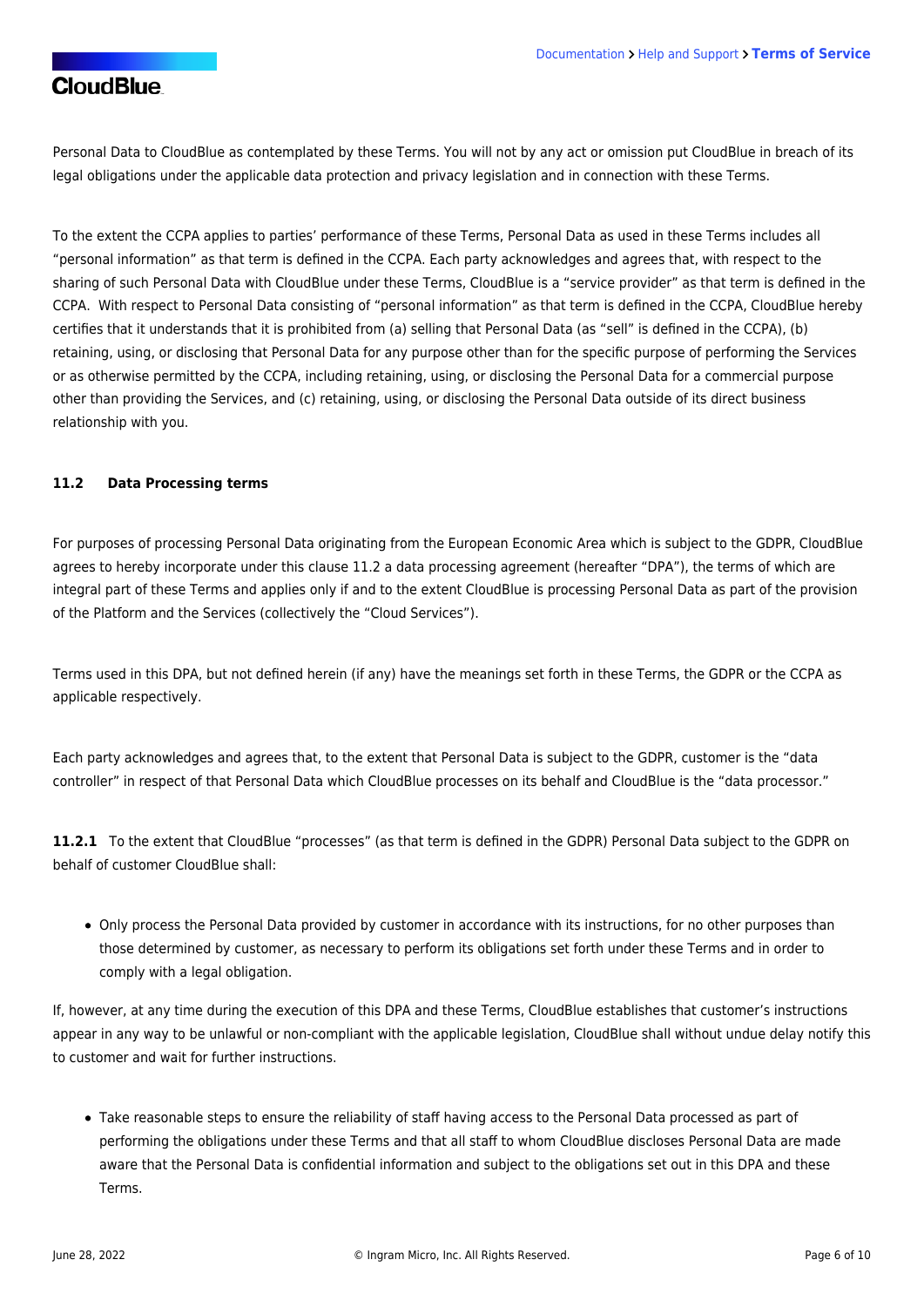- Taking into account the state of the art, the costs of implementation, the nature, scope, context and purposes of processing and the nature of Personal Data as well as the risk and severity for the rights and freedoms of natural persons, take and maintain during the execution of this DPA appropriate technical and organisational measures against unauthorised or unlawful processing of that Personal Data and against accidental loss or destruction of, or damage to the Personal Data. Additional information on the security measures implemented by CloudBlue is available under clause 10 here above of these Terms, and upon written request to CloudBlue. By accepting these Terms and this DPA customer agrees to the security measures taken and implemented by CloudBlue;
- o Inform as soon as possible customer of any request from a data subject to exercise its rights of access, rectification, amendment, restriction of processing or deletion ("right to be forgotten'), data portability, objection to the processing of that person's Personal Data or any other data subject request, third party notices, personal data breaches or loss of customer's Personal Data and assist and cooperate with customer in order to impede any consequences thereof and ensure compliance with the applicable Data Protection Laws. Customer will bear the unreasonable cost incurred by CloudBlue related to such assistance and cooperation.
- Provide reasonable assistance to customer in order to allow it to comply with its obligations under the Data Protection Laws including, but not limited to data subject requests, to the extent customer does not otherwise have access to the relevant information and to the extent such information is available to CloudBlue. CloudBlue shall provide reasonable assistance to customer in the cooperation or prior consultation with the supervisory authority in relation to the performance of its tasks under this DPA, to the extent required under the Data Protection Laws. Customer will bear the cost related to such assistance; and
- Upon termination of these Terms, cease all processing of customer's Personal Data and shall delete or, upon customer's request, return all files containing the Personal Data, unless the retention of the Personal Data is required by law. Customer will bear the cost related to such return or deletion of data;

**11.2.2** Customer acknowledges and agrees that CloudBlue may need to subcontract any of its processing operations regarding customer's Personal Data to its affiliates or third parties sub-contractors located in different countries. For this purpose, by accepting the terms and conditions in this DPA and these Terms, customer hereby grants CloudBlue a general authorization to use sub-contractors if necessary to ensure performance of the Cloud Services, CloudBlue's obligations under these Terms or to ensure compliance with legal obligations. For the avoidance of doubt, CloudBlue shall only sub-contract its processing operations under this DPA and these Terms in accordance with the requirements under the applicable Data Protection Laws. Upon written request by customer, CloudBlue shall provide to customer a list of the sub-contractors involved in the processing of Personal Data hereunder.

**11.2.3** Customer acknowledges and agrees that CloudBlue may need to transfer, disclose or otherwise permit access to Personal Data processed as part of the provision of the Cloud Services to its affiliates or sub-contractors located in different countries including outside the European Economic Area ("EEA") for the purpose of ensuring the performance of the Cloud Services and CloudBlue's obligations under this DPA and these Terms or to ensure compliance with a legal obligation. By accepting the terms and conditions in this DPA and these Terms, customer agrees to such transfers of data. A list of the data transfer locations can be provided to customer upon written request to CloudBlue. For the avoidance of doubt, CloudBlue agrees that any disclosure, access or transfer outside the EEA of customer's Personal Data processed hereunder will be performed in compliance with the applicable Data Protection Laws.

**11.2.4** Customer shall not provide for processing, transfer or grant access to CloudBlue of any Personal Data unless, where needed, the data subject has given its consent to the processing of its Personal Data under the Data Protection Laws. Customer acknowledges and agrees that it has the sole responsibility of providing necessary transparency information and obtaining all necessary consents by data subjects for the processing of Personal Data under this DPA and these Terms. Customer thereby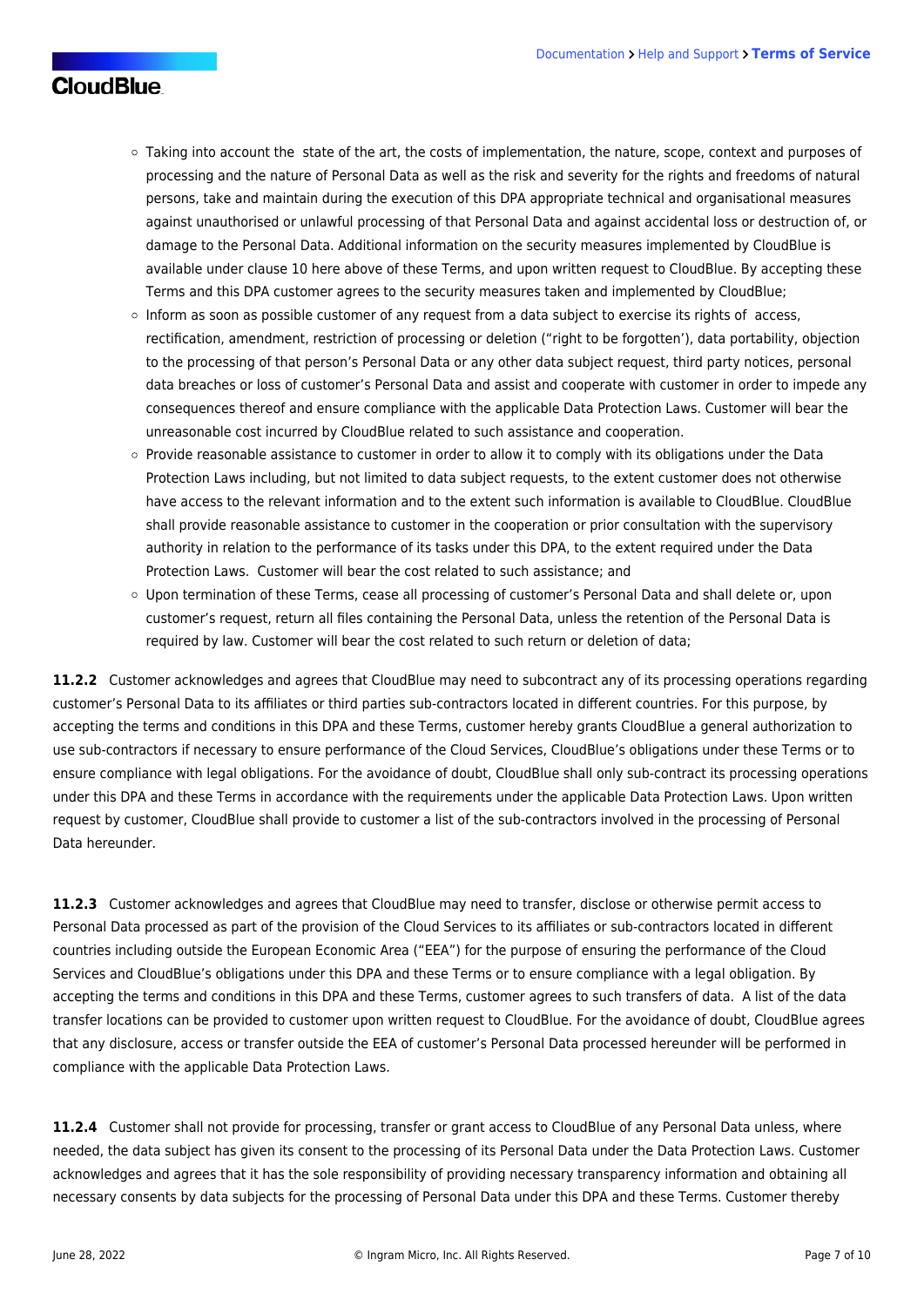warrants and represents that where such transparency information and consent are needed customer has provided such information and obtained data subject's consent, and upon written request copies of such consents will be provided to CloudBlue prior to transferring the Personal Data for processing.

**11.2.5** CloudBlue agrees to submit to audits or have an independent third-party auditor, inspector, regulator, and other representative, designated in writing by customer to perform an audit on his behalf in order to validate CloudBlue's compliance with its obligations under this DPA, however such an audit maybe only be requested with prior written notice of thirty (30) business days and executed during the following months (July, August and September) and only once every twelve (12) months.. Such third-party auditor, inspector, regulator, and other representative designated by customer shall be subject to a confidentiality agreement provided to CloudBlue prior to the audit. CloudBlue shall provide customer, for the purpose of the audit and upon written request, with reasonable information necessary to demonstrate compliance with CloudBlue's obligations under this DPA, excluding any information, documents or records relating to the business relations of CloudBlue with any third party or the documents or records already audited by the customer during the previous twelve (12) months. Customer shall carry out any inspection at mutually agreeable date, during normal working hours and without interfering with the course of CloudBlue's business operations. All such audits shall be at customer's sole cost and expense.

**11.2.6** Notwithstanding anything to the contrary in these Terms, Customer shall indemnify and hold CloudBlue harmless from any liability, losses, claims, penalties, damages, costs and expenses of whatever nature, including if imposed by the supervisory authority on CloudBlue and arising out of any claims, actions, proceedings or settlements, resulting from the breach or noncompliance of customer with the terms and conditions of this DPA, these Terms and/or with the applicable Data Protection Laws.

**11.2.7** This DPA will be effective as of the date of the execution of these Terms and shall remain in full force and effect during the term of these Terms. This DPA will terminate automatically with the termination or expiry of the Terms.

## **11.2.8 Data processing information**:

- A. Categories of data subjects whose Personal Data may be processes hereunder include but not limited are
- 1) employees of the customer who have accounts in the Platform
- 2) resellers, sub-resellers and end user of

B. The type of Personal Data processed may include: First Name, Last Name, Address, E-Mail, Phone Number, any other information which may be required and made available to CloudBlue by the Customer for the purposes of providing the Service.

C. The Personal Data will in any event be processed for the purposes of performing the Services.

D. Personal Data will be processed during the term of the Terms and as required by Data Protection Laws.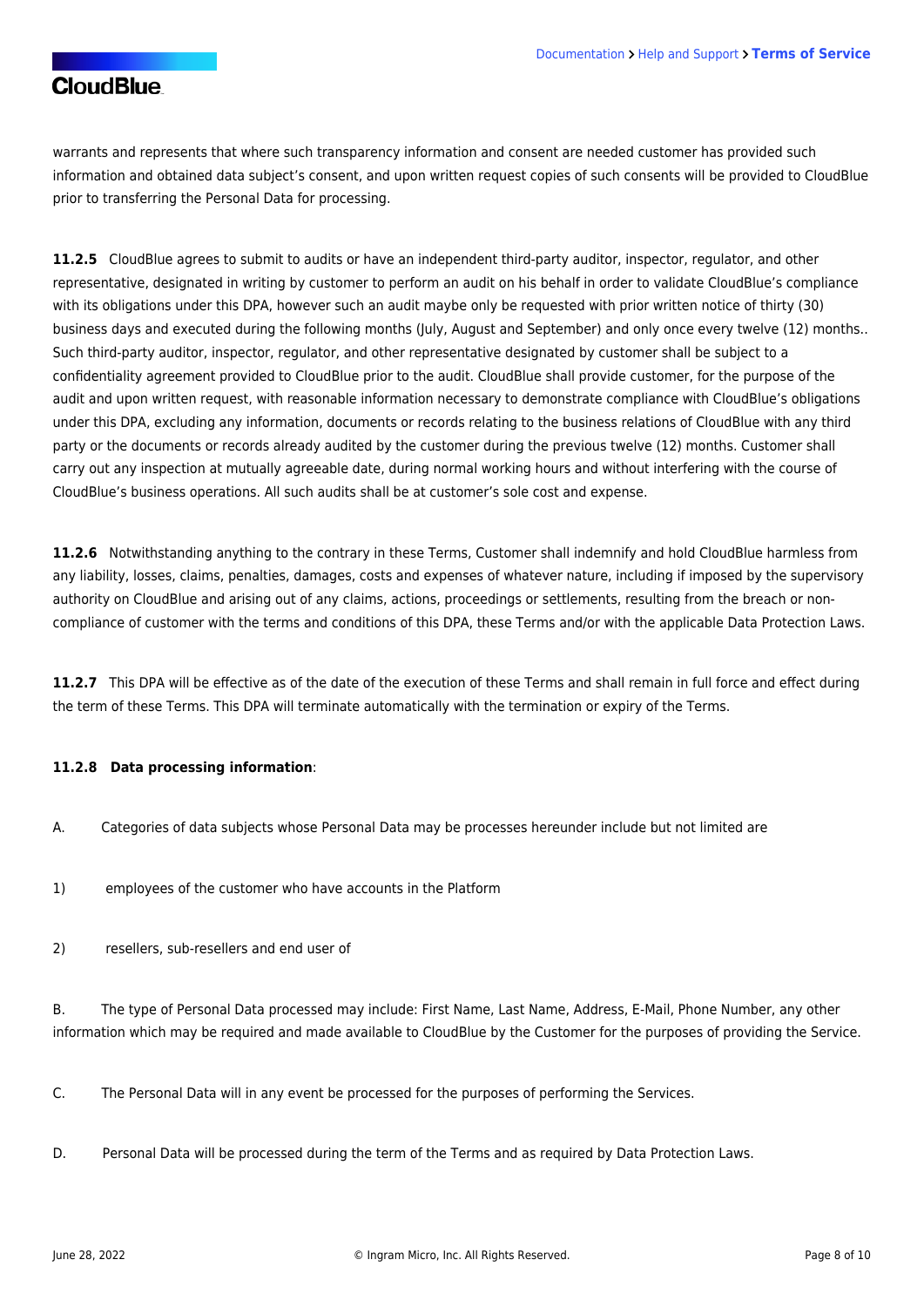E. The contact person of CloudBlue regarding this Section eleven (11) is:

**Name**: Aaron Mendelsohn Ingram Micro Data Protection Officer

**E-mail address**: [privacy@ingrammicro.com](mailto:privacy@ingrammicro.com)

## **12. Disclaimer of Warranties**

We strive to provide great Services, but there are things we cannot guarantee. TO THE MAXIMUM EXTENT PERMITTED BY LAW, THE SERVICES ARE PROVIDED WITH NO WARRANTIES, EITHER EXPRESS OR IMPLIED. THE SERVICES ARE PROVIDED "AS IS." WE DISCLAIM ANY WARRANTIES OF MERCHANTABILITY, FITNESS FOR A PARTICULAR PURPOSE, AND NON-INFRINGMENT.

#### **13. Governing Law and Disputes**

These terms will be governed by and interpreted in accordance with California law except for its conflicts with laws principles. You agree to provide your consent that any dispute relating to the provision of use of the Services, or the interpretation or application of these Terms must be determined in a state or federal court located in Orange County, California. To the extent permitted by law, choice of law rules and the United Nations Convention on Contracts for the International Sale of Goods will not apply.

#### **14. Limitation of Liability**

WE DO NOT EXCLUDE OR LIMIT OUR LIABILITY TO YOU IF IT WOULD BE ILLEGAL TO DO SO. THIS INCLUDES ANY LIABILITY FOR OUR FRAUD OR FRAUDULENT MISREPRESENTATION IN PROVIDING THE SERVICES. IN COUNTRIES WHERE THE FOLLOWING TYPES OF EXCLUSIONS ARE NOT ALLOWED, WE ARE RESPONSIBLE TO YOU ONLY FOR LOSSES AND DAMAGES THAT ARE A REASONABLY FORESEEABLE RESULT OF OUR FAILURE TO USE REASONABLE CARE AND SKILL OR OUR BREACH OF OUR CONTRACT WITH YOU. IN COUNTRIES WHERE EXCLUSIONS OR LIMITATIONS OF LIABILITY ARE ALLOWED, CLOUDBLUE, ITS AFFILIATES, OR ITS SUPPLIERS WILL NOT BE LIABLE FOR: ANY INDIRECT, SPECIAL, PUNITIVE, EXEMPLARY, OR CONSEQUENITAL DAMAGES;

I. ANY LOSS OF USE, DATA, BUSINESS OR PROFITS, REGARDLESS OF LEGAL THEORY; OR

II. ANY AMOUNT GREATER THAN \$100.

III. THESE EXCLUSIONS OR LIMITATIONS WILL APPLY REGARDLESS OF WHETHER OR NOT CLOUDBLUE OR ITS AFFILIATES HAVE BEEN WARNED OF THE POSSIBLLITY OF SUCH DAMAGES.

### **15. Indemnification**

You agree to indemnify, defend and hold us, our affiliates, and our Suppliers harmless from and against any and all third-party claims that might arise as a result of your breach of your obligations, access to or use of the Services in breach of these Terms. **16. Notices**